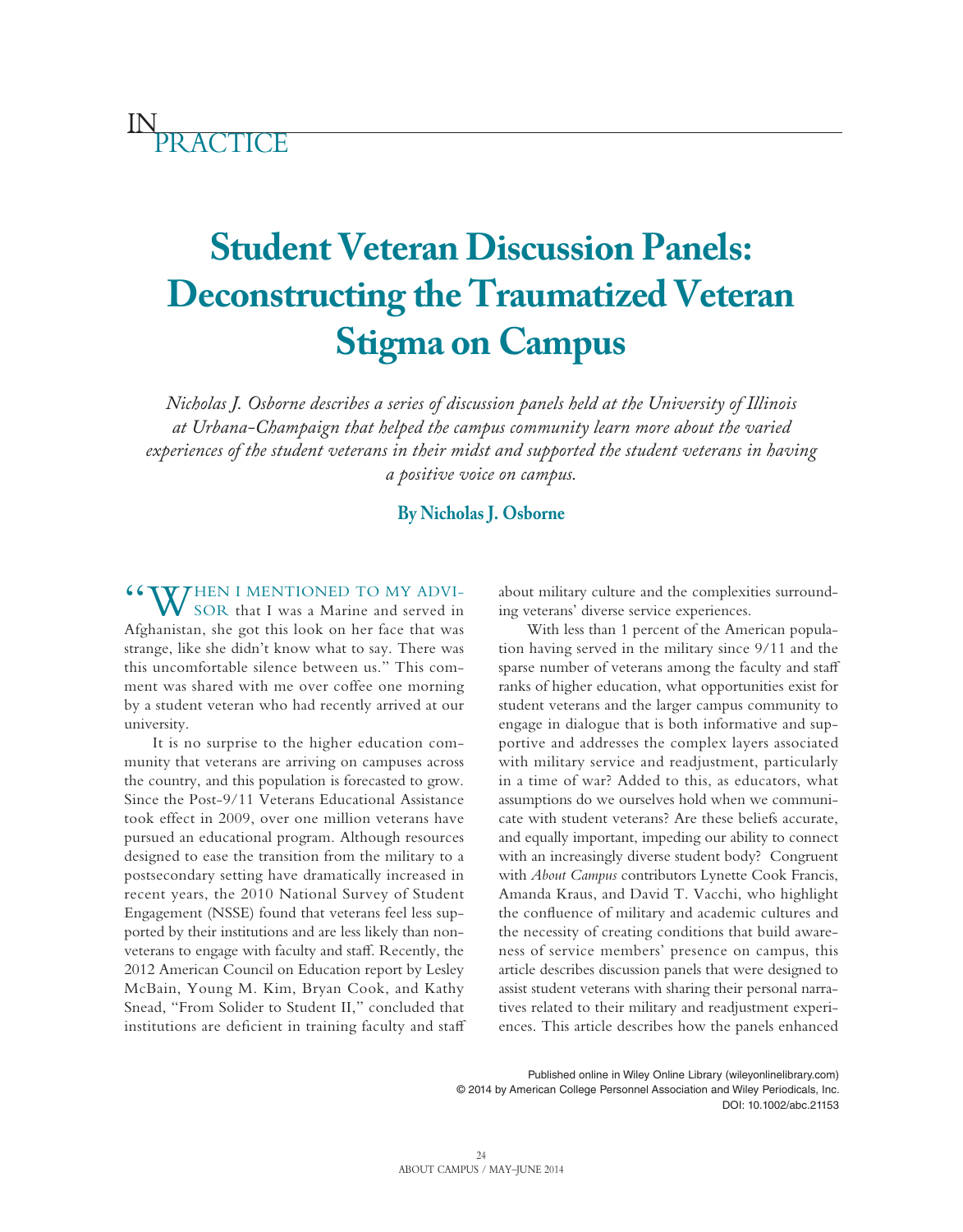the visibility of veterans' issues on our campus by providing a student veteran *voice* and was written as a practical programming strategy with the intention that readers can adapt a similar model as appropriate to their institutional needs.

Veterans are a unique group within higher education. Their broad range of life experiences can enhance course material and class discussions, while the discipline and work ethic they gained in the military prepares them well to succeed as students. My initial

# **BUILDING A NEW VETERANS PROGRAM— GETTING STARTED**

A LITTLE OVER THREE YEARS AGO, I accepted a position as an assistant dean of students and director of veterans' support services at the University of Illinois at Urbana-Champaign. As a former Coast Guard officer and readjustment therapist for the Department of Veterans Affairs, I am comfortable working with military personnel, though I sensed an uncertainty about this population from several colleagues. For instance, during the orientation meetings I attended in my first months on the job, I answered many questions about posttraumatic stress and the potential for violence among veterans. One faculty member asked, "I have a student in my class who served in Iraq—should I be concerned?" Although mindful of

**THESE INITIAL INTERACTIONS HUMANIZED WHAT I HAVE READ IN THE LITERATURE IN TERMS OF VETERANS FEELING ISOLATED, AS AN INVISIBLE POPULATION, OR SIMPLY MISUNDERSTOOD, AND FURTHER REINFORCED THE NECESSITY OF HAVING AN ESTABLISHED OFFICE ON CAMPUS TO SUPPORT AND ADVOCATE FOR THEM.**

the severity and very real aspects of these questions, my peers were well intentioned though grossly misinformed of the complexities of veterans' experiences both in the military and on campus. The conversations we shared were one-sided and disproportionately focused on trauma rather than the gifts and leadership that veterans bring with them to higher education.

experiences with my colleagues suggested that there was a need for a broader conversation to take place on our campus that highlighted these strengths. Based on this, I began a robust faculty and staff training that resulted in monthly workshops regarding military culture and the transitional barriers that veterans encounter while leaving the military. The workshops were designed to give faculty and staff tools for working with veterans and included questions and comments such as: What was it like over there? Do you think we should be over there? Are we winning? Did you kill anyone? Did you see anyone die? Do you have to go back? Are you okay? This is like Vietnam. This war is unnecessary.

**Focus Groups.** In addition to prioritizing faculty and staff training and in an effort to connect with my students to understand the climate they perceived on campus, I conducted two focus groups as part of a needs assessment for the

veterans program. During our focus groups, several veterans articulated that they felt out of place on campus. As nontraditional learners, they described the challenges of juggling their academic pursuits with family, work commitments, and participating in campus-based activities. Others described a loss of camaraderie upon leaving the military in addition to difficulties connecting with their peers, whom many felt were young and immature. Faculty, staff, and the administration were also viewed with suspicion due to an overwhelming perception that disclosing oneself as a veteran subsequently led to stereotypic images that centered disproportionately on trauma and violence, or worse, a political conversation about the war. These initial interactions humanized what I have read in the literature in terms of veterans feeling isolated, as an invisible

*Nicholas J. Osborne* is assistant dean of students and director of Veterans Support Services at the University of Illinois at Urbana-Champaign. He is a former Coast Guard officer and Operation Iraqi Freedom veteran. He holds a doctorate in educational leadership from the University of California– Davis.

We love feedback. Send letters to executive editor Frank Shushok Jr. (aboutcampus@vt.edu), and please copy him on notes to authors.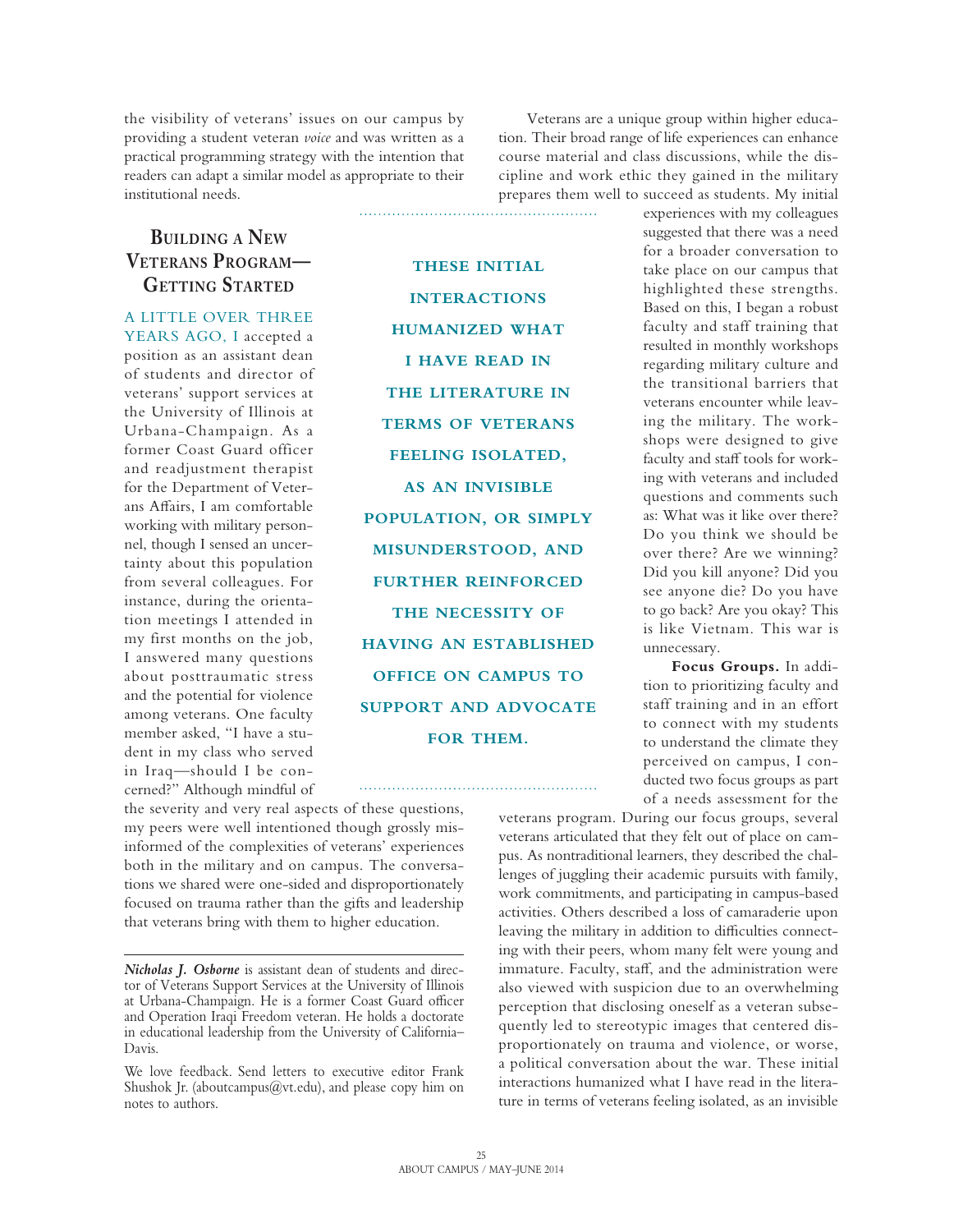population, or simply misunderstood, and further reinforced the necessity of having an established office on campus to support and advocate for them. Additionally, the *unstable and traumatized veteran* stigma suggested that in order for our university to be authentically veteran friendly and to prevent our students from developing a limiting "us versus them" attitude, we would

need to engage in conversations that went beyond trauma and that accentuated the unique experiences and maturity that veterans bring to campus. To facilitate this process, I partnered with our Student Veterans Organization (SVO) to bolster visibility of veterans' issues through student veteran discussion panels.

# **STUDENT VETERAN DISCUSSION PANELS**

**The Process.** Our first discussion panel consisted of five student veterans. During the planning phase, the group emphasized that they did not want the panel to focus on anything specific in terms of posttraumatic stress disorder (PTSD), readjustment problems, politics of the war, or similar "agenda." As one student stated, "Just let us talk about our experiences without it being analyzed or placed

into some category." Additionally, the students agreed to use "I-statements" when answering questions. This was agreed upon to emphasize that responses reflected a panelist's individual experience and was included to minimize speaking on behalf of the entire group or for veterans and the military in general. In terms of physical space, we selected a large room inside our student union and advertised the event through a combination of flyers and listserv announcements. The students were apprehensive about speaking at a podium, so we set up a long table with everyone seated together with an individual microphone. Per their request, I also participated in the panel to discuss my experiences working with veterans as well as my own military journey. A colleague from the counseling center on campus served as the panel facilitator. We began the panel by introducing the panelists; this

included a brief overview of their branch of service, military occupational specialty (MOS), which is essentially the job they performed in the military, places they served, as well as what they were studying and their career aspirations.

**Initial Questions.** After introducing the panelists, the facilitator and I emphasized to the audience that the

> panel was not designed around a specific topic. We briefly touched on the complexity of military service and the necessity of hearing our students' personal narratives as a way of gaining accurate understanding of their military backgrounds and the ways that we can support them as a community. Questions posed to the panelists were as follows:

- Tell us about why you joined the military.
- What was a typical day on active duty like? Tell us about any deployments you experienced.
- Describe your transitional experience leaving the military and enrolling at the university.
- What do you feel is important for nonmilitary faculty and staff to know about student veterans?
- Do you believe that veterans are portrayed accurately in the media?
- In what ways do you feel veterans are misunderstood?
- How can this university better support student veterans?

After these initial questions, we turned it over to the audience for a Q-and-A session.

**Noteworthy Comments.** The panel revealed the multilayered and complex experiences held by veterans on our campus. One veteran explained that she never heard a gunshot during her deployment to Iraq, though she described her transition home as difficult in terms of the strain the yearlong separation had on her marriage. In her words, "We simply grew apart

**WE BRIEFLY TOUCHED** 

**ON THE COMPLEXITY OF MILITARY SERVICE** 

**AND THE NECESSITY** 

**OF HEARING OUR STUDENTS' PERSONAL** 

**NARRATIVES AS A WAY OF GAINING ACCURATE UNDERSTANDING** 

**OF THEIR MILITARY BACKGROUNDS AND THE WAYS THAT WE CAN SUPPORT THEM AS A** 

**COMMUNITY.**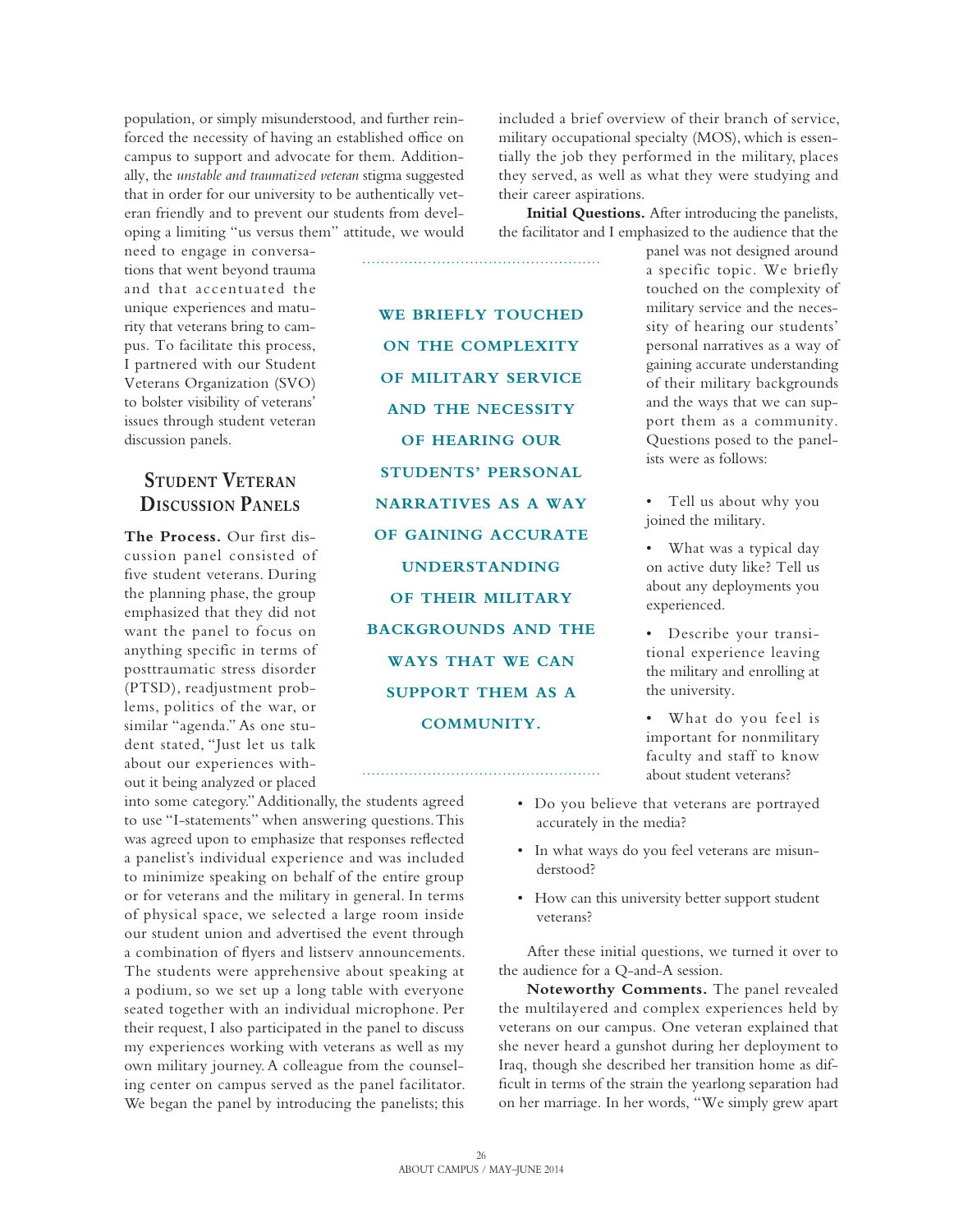during my deployment. I came home and we were both different people, and I had a lot to sort through in terms of do I still want this and what is my new mission now that I'm a civilian again." She added that when people found out that she served in Iraq they naturally assumed she had been traumatized. "I don't think a lot of us know what to say when we come

home, especially to people who've never served. You've been away from your normal life for so long and everyone around you has moved on, too. … It's a catch-22—if you don't say anything, then they assume you're too traumatized to open up, and if you share anything ominous, it just reinforces a belief they already have."

Another veteran added that his deployment to Afghanistan had matured him. He explained what it was like to be in charge of a squad of Marines in a combat zone and of the irony that he was not yet legally allowed to drink alcohol: "I hear a lot of students in my classes complain about trivial things or they show up unprepared or late or they're sitting there on Facebook. I treat my classes like a job, and I'm a much more dedicated student than I was in high school."

Several panelists noted that they were apprehensive about returning to school

**IT IS WORTH MENTIONING THAT PRIOR TO THEIR ENROLLMENT IN HIGHER EDUCATION, MANY VETERANS HAVE LIVED THROUGHOUT THE WORLD AND IMMERSED THEMSELVES IN DIFFERENT CULTURES, ASIDE FROM IRAQ AND AFGHANISTAN. THEY HAVE ALSO LIVED AND WORKED WITH A DIVERSE MILITARY WORKFORCE.**

after having been out of an educational environment for several years. Added to this, one veteran remarked that the military taught him to be self-sufficient and independent to the point that he was weary of asking school officials for assistance in the admissions process: "It's like you're told from day one in boot camp, deal with it, figure it out, and don't whine. After years of this, there's a mentality that develops that makes it hard to ask for help."

It is worth mentioning that prior to their enrollment in higher education, many veterans have lived throughout the world and immersed themselves in different cultures, aside from Iraq and Afghanistan. They have also lived and worked with a diverse military

workforce. One panelist, a first-generation student, spoke three languages and served as an advisor to the Indonesian government during his four-year enlistment. The fast-paced and technical training the military provides instills members with a strong sense of discipline and teamwork while offering them vast opportunities to apply their skills in real-world envi-

> ronments. As military scholars Anthony M. Hassan, Robert "Jeff" Jackson, Douglas R. Lindsay, Damian G. McCabe, and Joseph E. Sanders III explain:

> Most veterans today have had many broad, unique, positive, and insightful developmental experiences during their military service. Many of these veterans have survived, endured, and excelled in artificial and real-world situations. leaving them both resilient and self-confident. (p. 31)

#### **PROGRAM ASSESSMENT**

AN ANONYMOUS SUR-VEY WAS PROVIDED to the audience members to assess the effectiveness of the discussion panels. Of the approximate sixty audience members, twenty-three surveys were completed. The survey asked the audience to evaluate the information shared by the panelists in terms

of how it supported or challenged their existing beliefs about student veterans and the military. The survey revealed that the audience had minimal interactions with veterans through their work and that most of the assumptions they held about the military and veterans in general were obtained through the media. Nine respondents stated that the panel assisted them in confronting their beliefs that most returning veterans have been traumatized and are having difficulty with their readjustment. Additionally, six surveys from faculty revealed that they were impressed by the maturity and life experiences shared by the panelists and interested in ways to embed the information into their coursework for their nonmilitary students. Twenty-two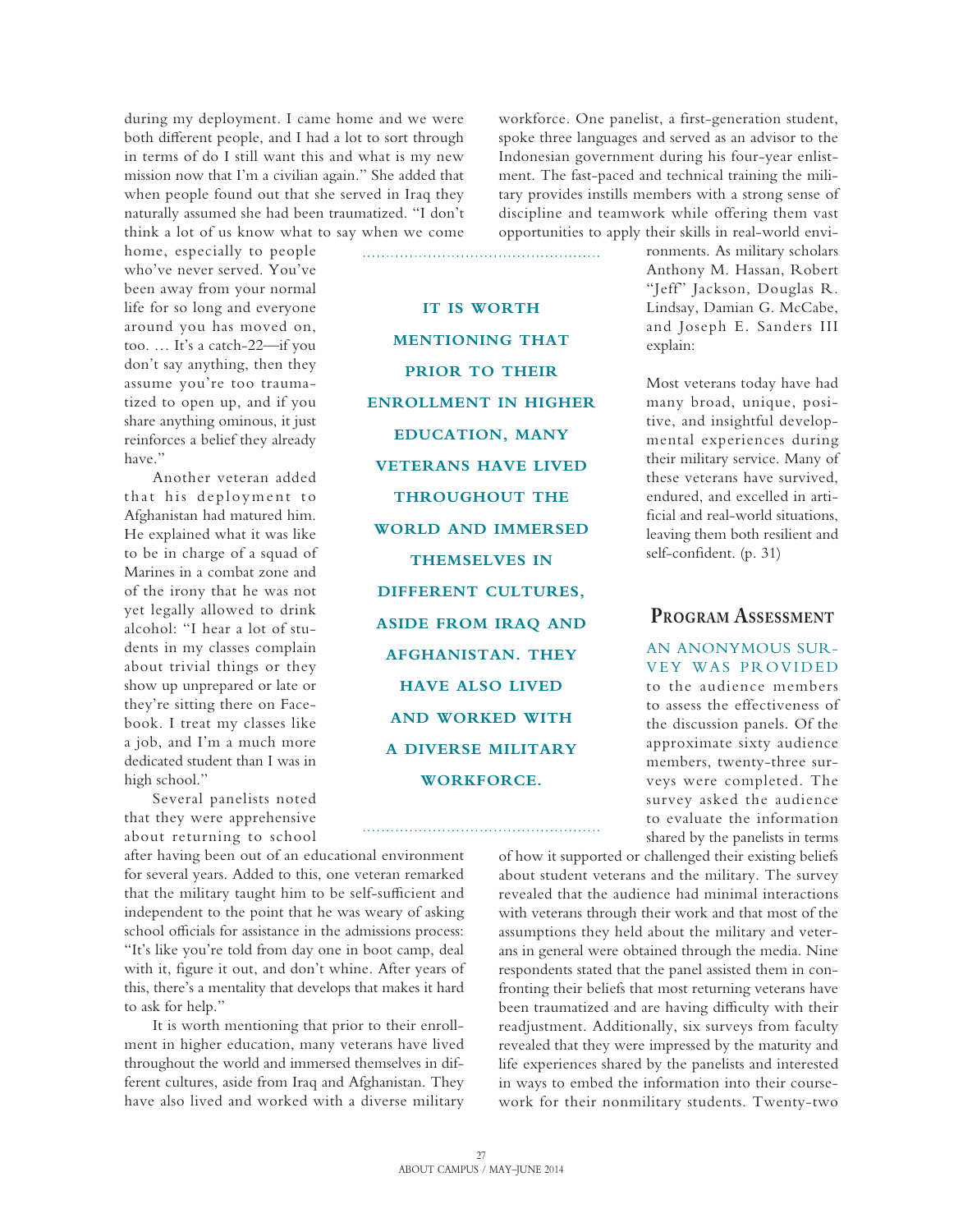respondents (96 percent) reported that the panels were "highly effective" at providing a student veteran voice and for enhancing visibility of their presence on campus.

In addition to the survey, a post–focus group was

conducted with the panelists and seven members of the Student Veterans Organization who attended the panel. The panelists shared that they felt empowered and proud to discuss their experiences in the military with the larger campus. One panelist shared that he initially thought the audience would be confrontational and subsequently seek to discredit his service, but instead he felt respected and "honored to show another side to the violent and unstable veteran image." Anecdotally, one student affairs staff member stated that the panel made her feel "less intimidated" to work with veterans, while a Vietnam veteran from the local community shared that the panel helped ease some of the perceived "antimilitary propaganda that I always felt permeated this place." Although the panel was by no means an end point at addressing the complexity and emotions surrounding this topic, it encouraged a broader dialogue and a place to start for both our veterans and the larger campus.

**AS THE VISIBILITY OF VETERANS' ISSUES INCREASED ON OUR CAMPUS, WE EVENTUALLY HOSTED, IN COLLABORATION WITH OUR COUNSELING CENTER, A NATIONAL DIVERSITY CONFERENCE THAT FOCUSED ON VETERANS IN HIGHER EDUCATION. THIS EXPERIENCE DEMONSTRATED THE NECESSITY OF CREATING A** *CONTEXT* **THROUGH COLLABORATION AND CONVERSATION...**

Shortly after the panel, three faculty members contacted my office to request that student veterans serve as guest speakers in their classes. One veteran also created a *Faculty and Staff Resources* section on our website that included key journal articles and best practice resources. Additionally, local media embedded veterans' experiences into their columns. One large community newspaper provided a seven-week series on veterans' issues, highlighting a different student veteran each week as well as service projects that our SVO spearheaded, such as a care package drive for deployed National Guard units and a fundraiser for local homeless veterans. As the visibility of

veterans' issues increased on our campus, we eventually hosted, in collaboration with our counseling center, a national diversity conference that focused on veterans in higher education. This experience demonstrated the necessity of creating a *context* through

> collaboration and conversation rather than a series of isolated events that came exclusively from the "veterans' office."

### **CLOSING THOUGHTS**

RAISING AWARENESS OF THE MULTILAY-ERED AND COMPLEX EXPERIENCES of veterans is vital for developing effective student services and creating a welcoming environment on campus. To date, we have completed six student veteran discussion panels. To adequately serve our veterans, we must reevaluate our biases and misconceptions about military culture and provide venues for veterans to share their personal narratives. The impending surge of veterans promises not only increased demands on support services and the necessity of a well-informed staff, but also an increased supply of resilient, hardworking, and capable students. In short, student veterans possess a unique maturity and capability that enhance campus diversity as well as our institutional mission to cultivate future leaders.

**NOTES** 

Francis, L. C., & Kraus, A. (2012, September–October). Developing a student veterans center: The confluence of academic and military cultures. *About Campus, 17*(4) 11–14. doi:10.1002/abc.21087

Hassan, A. M., Jackson, R., Lindsay, D. R., McCabe, D. G., & Sanders, J. E. III. (2010, May–June). The veteran student in 2010: How do you see me? *About Campus, 15*(2), 30–32. doi:10.1002/abc.20020

McBain, L., Kim, Y. M., Cook, B., & Snead, K. (2012). From soldier to student II: Assessing campus programs for veterans and service members. American Council